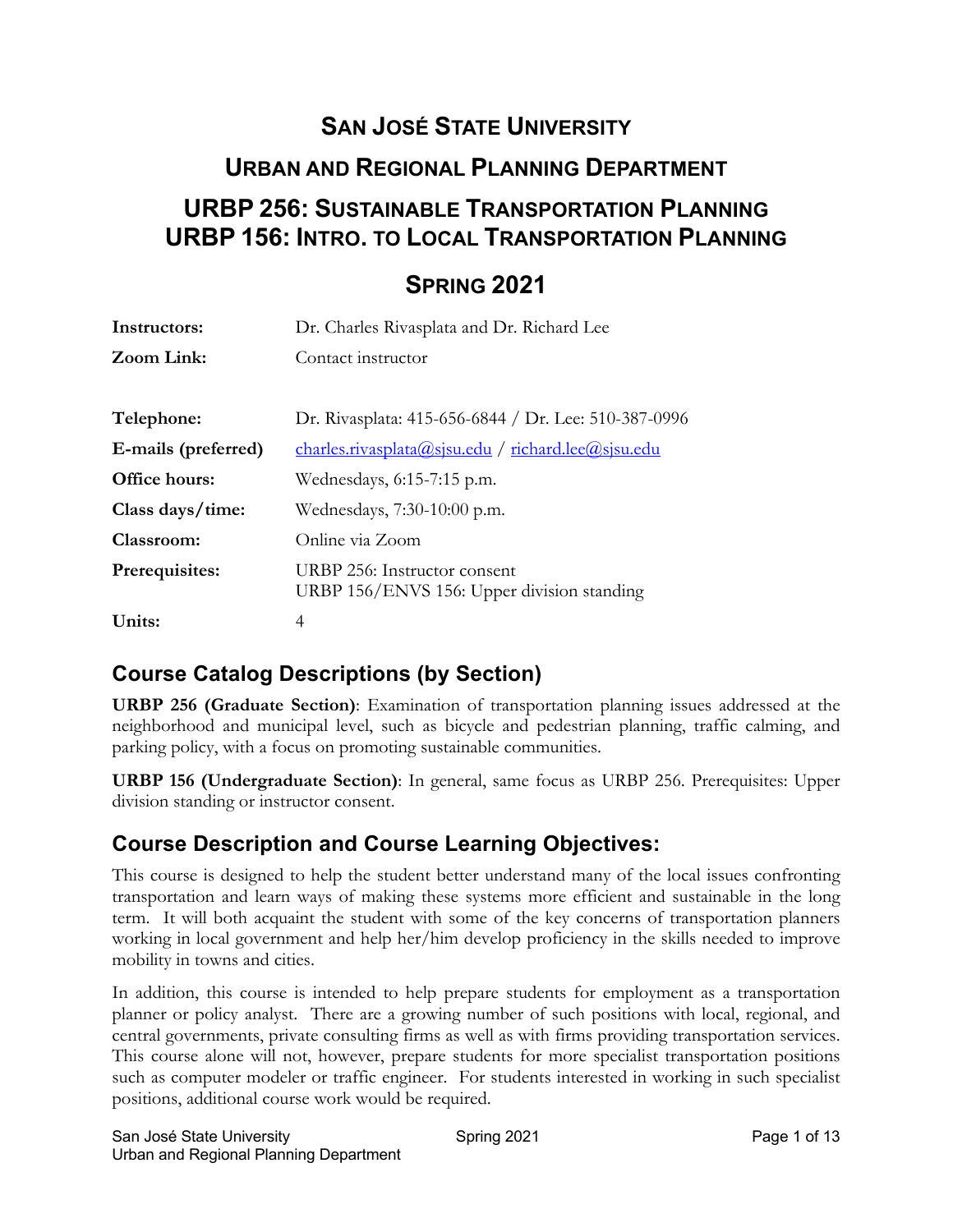Most of the course focuses on local transportation policy and planning. While some transportation planning occurs at the regional level, it has become increasingly evident that transportation must be planned in coordination with land use planning, which is largely controlled at the local (e.g., city and county) levels. In order to appreciate the importance of regional planning and its importance in promoting sustainable transport, it is essential to understand city and community-level planning, including the General Plan process.

Upon successful completion of the course, each student will be able to:

- 1. Discuss the principal critical mobility issues confronting local areas
- 2. List and describe relationships between the primary elements of transportation systems, such as modes, networks, controls and users
- 3. Characterize the various modes of the transportation system, including walking, bicycling, and various transit options (rail, bus, paratransit, etc.), as well as the evolution of street, highway and transit systems
- 4. Describe the scope of transportation and its environmental impact, analysis and mitigations.
- 5. Describe the role of local planning in establishing transportation policies and priorities
- 6. Work as a transportation planner or a transportation policy analyst.

The engagement activity, a collaborative small group project, is a notable part of the course. This activity will provide students with first-hand (and hands-on) experience in the field of transportation planning. The goals for the engagement activity include:

- Providing the student direct contact with the transportation planning profession, and people involved in and affected by transportation planning
- Familiarizing the student with transportation planning concepts, skills and applications, thereby increasing your marketable skills.

Opportunities for engagement with practicing transportation planning professionals will occur during the traffic calming and walking audit assignments, as well as during the small group project assignment. These assignments are discussed below.

For the 1-unit engagement unit, the instructors will spend an additional 15 hours during the semester on activities such as: designing the engagement unit activities and the related assignments, coordinating with community partners to implement the activities, advising students outside of class on a weekly basis as needed, and grading the engagement unit activity assignments.

# **Planning Accreditation Board (PAB) Knowledge Components**

This course covers the following PAB Knowledge Components: 1d, 1e, 1f, 2a, 2b, 2c, 2d, and 3c.

1d) Human Settlements and History of Planning: understanding of the growth and development of places over time and across space.

1e) The Future: understanding of the relationships between past, present, and future in planning domains, as well as the potential for methods of design, analysis, intervention to influence the future.

1f) Global Dimensions of Planning: appreciation of interactions flows of people and materials, cultures, and differing approaches to planning across world regions.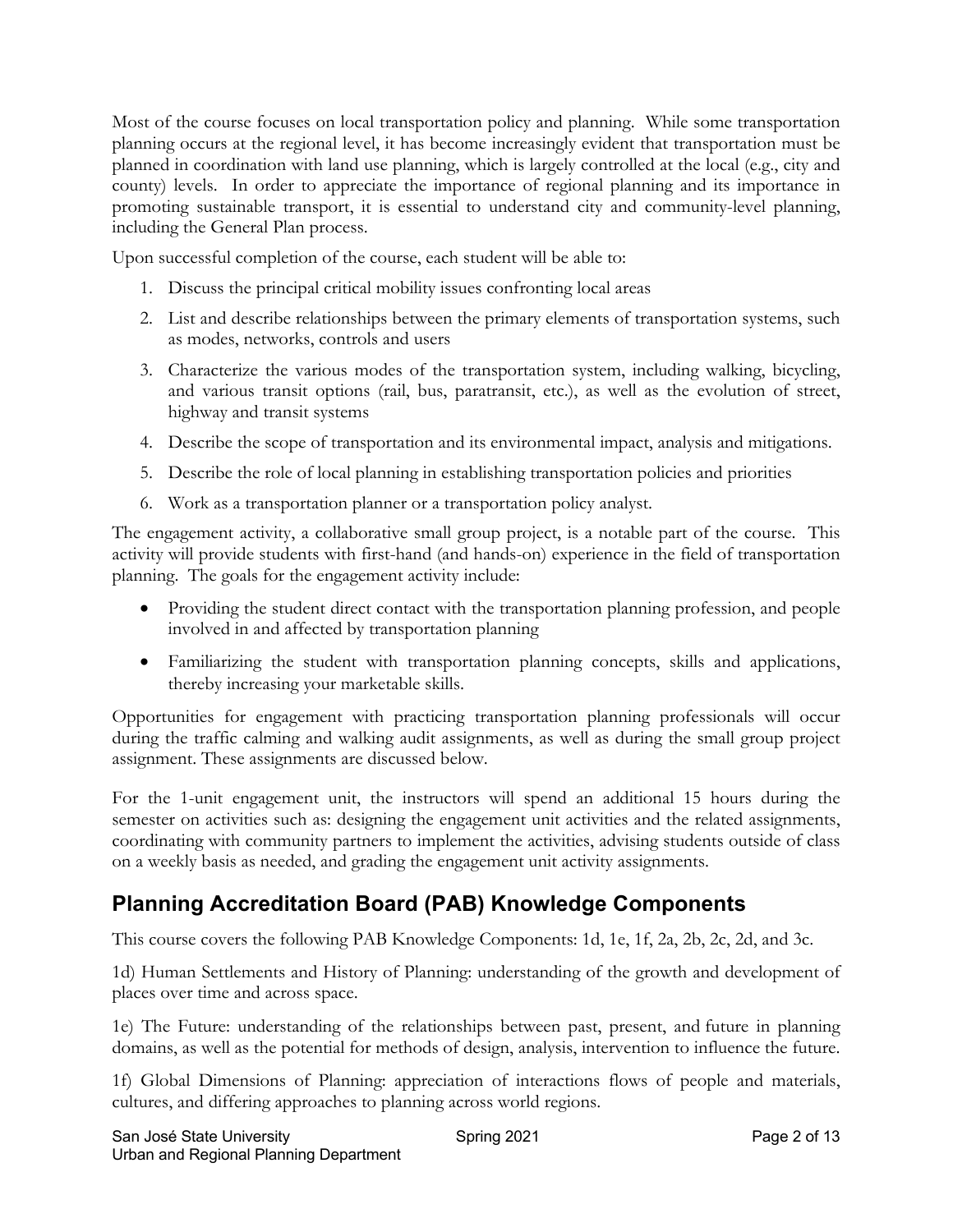2a) Research: tools for assembling and analyzing ideas and information from prior practice and scholarship, and from primary and secondary sources.

2b) Written, Oral and Graphic Communication: ability to prepare clear, accurate and compelling text, graphics and maps for use in documents and presentations.

2c) Quantitative and Qualitative Methods: data collection, analysis and modeling tools for forecasting, policy analysis, and design of projects and plans.

2d) Plan Creation and Implementation: integrative tools useful for sound plan formulation, adoption, and implementation and enforcement.

3c) Sustainability and Environmental Quality: appreciation of natural resource and pollution control factors in planning and understanding of how to create sustainable futures.

A complete list of the PAB Knowledge Components can be found at: http://www.sjsu.edu/urbanplanning/courses/pabknowledge.html.

### **Required Course Texts to Purchase**

Peter Newman and Jeff Kenworthy, *The End of Automobile Dependence: How Cities are Moving Beyond Car-Based Planning,* Washington, D.C.: Island Press, 2015. ISBN: 978-1610914635

Jeffrey Tumlin, *Sustainable Transportation Planning: Tools for Creating Vibrant, Healthy, and Resilient Communities* First Edition, Hoboken, NJ: John Wiley and Sons, 2012. ISBN: 978-0470540930

Other readings are accessible on Canvas or via links in the Course Schedule, at the end of this syllabus. Importantly, all weekly course readings are listed in the Course Schedule.

# **Online Teaching Considerations**

This class will be taught entirely online. Key considerations arising from the online delivery mode include the following:

- Students are required to have an electronic device (laptop, desktop or tablet) with a camera and built-in microphone. SJSU has a free equipment loan program available for students.
- Students are responsible for ensuring that they have access to reliable Wi--Fi during tests. If students are unable to have reliable Wi--Fi, they must inform the instructor, as soon as possible
- Students are encouraged, but not required, to turn on their cameras in Zoom
- We intend to record some classes and post them on Canvas. University policy  $(S12-7)$ requires consent from all individuals who will appear in a class recording. We will poll the class during our first session regarding consent to recording.
- Students are strictly prohibited from recording any class activities (including class lectures, office hours, advising sessions, etc.), distributing class recordings, or posting class recordings.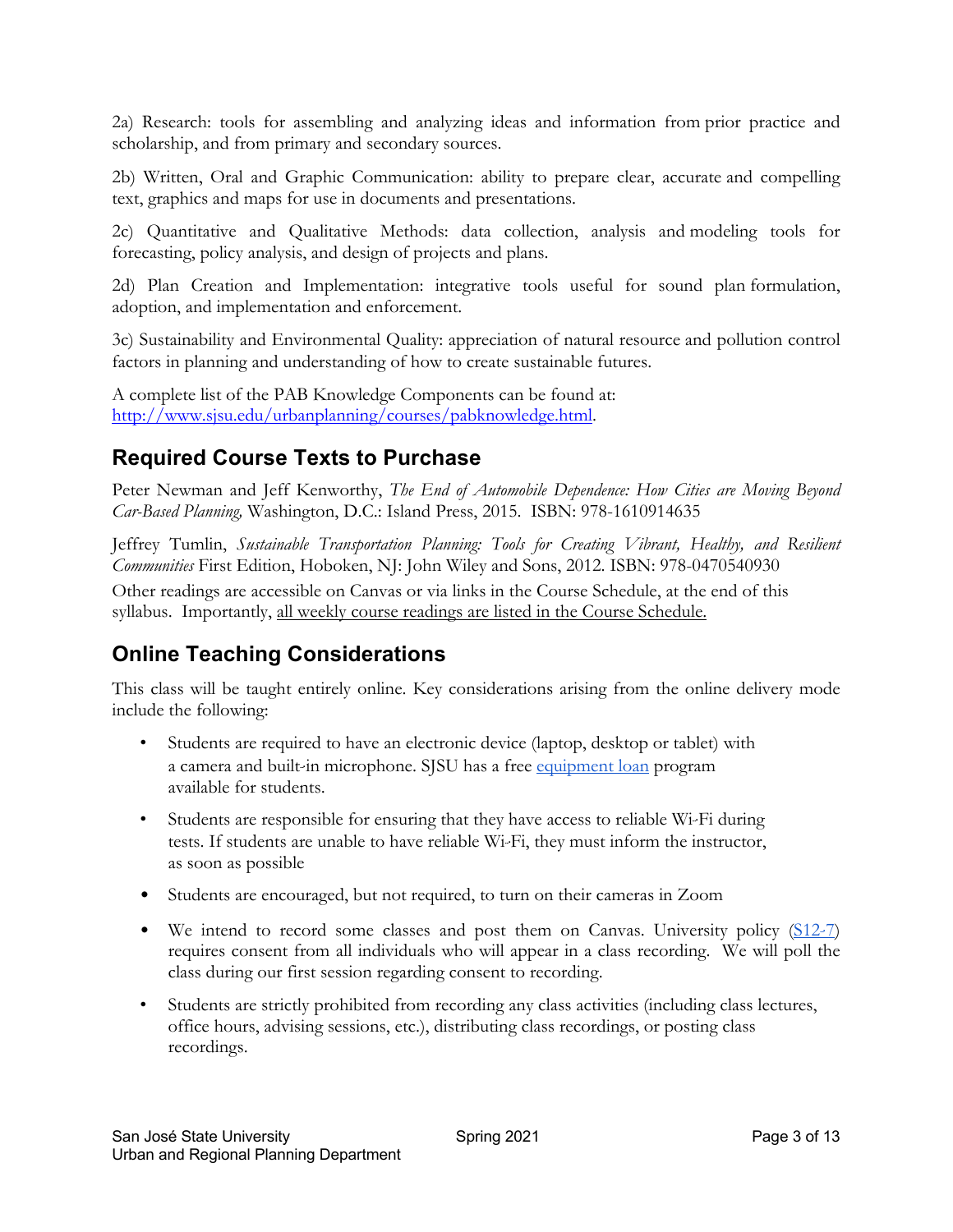#### **Zoom Classroom Etiquette**

- **Mute Your Microphone:** To help keep background noise to a minimum, make sure you mute your microphone when you are not speaking.
- **Be Mindful of Background Noise and Distractions:** Find a quiet place to "attend" class, to the greatest extent possible.
	- o Avoid video setups where people may be walking behind you, people talking/making noise, etc.
	- o Avoid activities that could create additional noise, such as shuffling papers, listening to music in the background, etc.
- **Position Your Camera Properly:** Be sure your webcam is in a stable position and focused at eye level.
- **Limit Your Distractions/Avoid Multitasking:** You can make it easier to focus on the meeting by turning off notifications, closing or minimizing running apps, and putting your smartphone away (unless you are using it to access Zoom).
- **Use Appropriate Virtual Backgrounds:** If using a virtual background, it should be appropriate and professional and should NOT suggest or include content that is objectively offensive or demeaning.

### **Course Assignments and Grading Policy**

Your grade for the course will be based on the following assignments and graded activities:

| <b>Assignments and Graded Activities</b>                    | Percent of<br><b>Course Grade</b> | <b>Course Learning</b><br><b>Objectives Covered</b> |
|-------------------------------------------------------------|-----------------------------------|-----------------------------------------------------|
| Fortnightly Reading Memos                                   | 14                                | All                                                 |
| (1-2-page memos on readings)                                |                                   |                                                     |
| Class Participation                                         | 6                                 | All                                                 |
| (regular class involvement)                                 |                                   |                                                     |
| <b>Walking Assessment</b>                                   | 10                                | All                                                 |
| (summary of assessment done in the San Jose State area)     |                                   |                                                     |
| <b>Traffic Calming Assessment</b>                           | 10                                | All                                                 |
| (summary of assessment done in the San Jose State area)     |                                   |                                                     |
| <b>TED Talk</b>                                             | 10                                | 1 & 2                                               |
| $(8-10)$ or 5-7 min. talk on a topic chosen by the student) |                                   |                                                     |
| Small Group Project (Engagement Activity)                   | 25                                | 1e, 2a, 2b, 2c, 2d                                  |
| (summary and presentation on one of the six topics)         |                                   |                                                     |
| Term Paper                                                  | 25                                | All                                                 |
| (paper on an approved local transportation topic)           |                                   |                                                     |

Additional details on each assignment will be distributed as class handouts.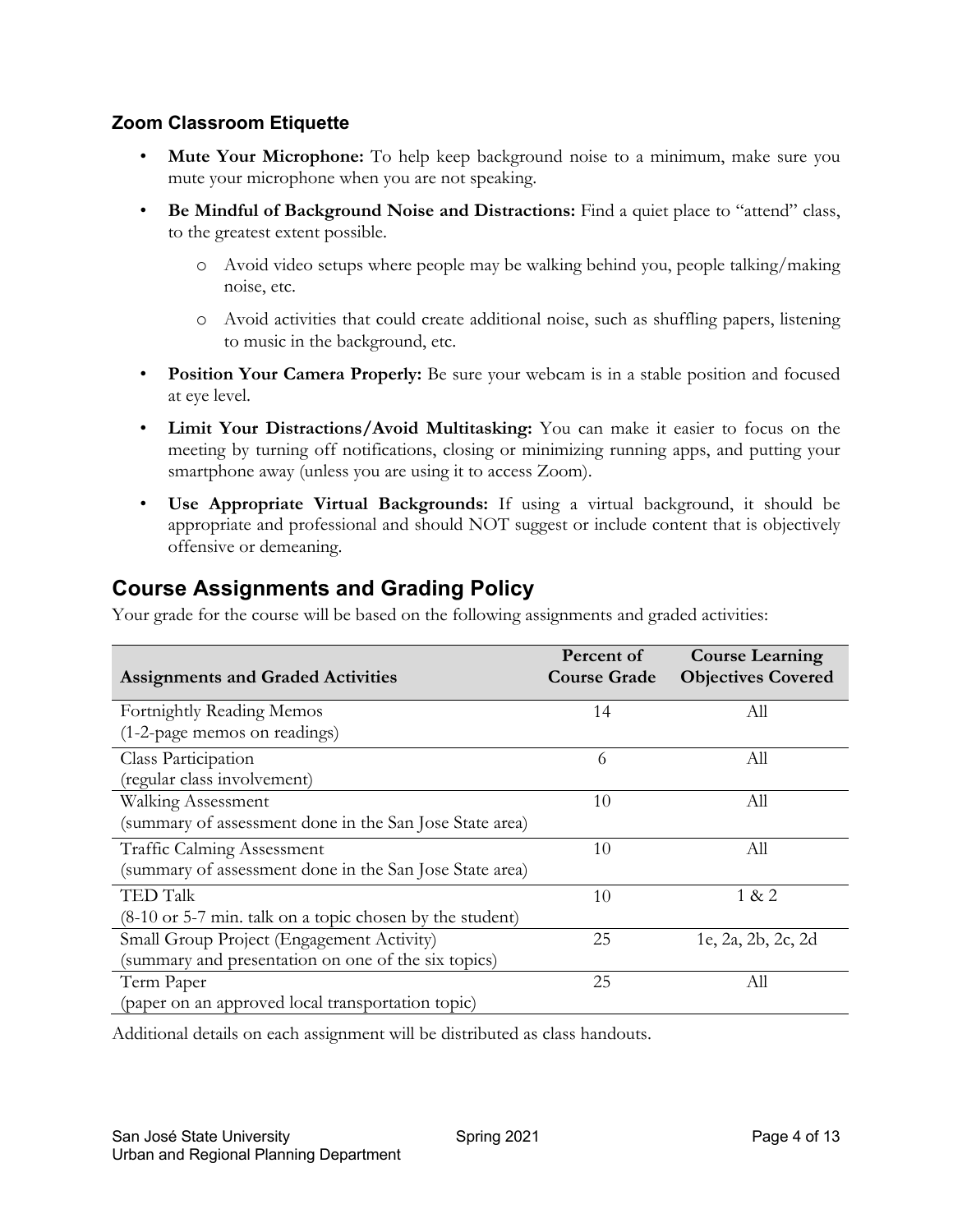#### **Expectations of Graduate Students Compared to Undergraduate Students**

Graduate students are expected to prepare a 15 to 20-page term paper; the requirement for undergraduates is a 10 to 12-page term paper.

Graduate student TED talks are expected to be from 8 to 10 minutes long; undergraduate TED talks need only be 5 to 7 minutes long.

Graduate student work will be graded in a more exacting manner than that of undergraduates since graduate students will have the advantage of more academic experience.

### **Calculation of Final Course Letter Grade**

As indicated above, the final course grade incorporates seven graded activities: the reading memos and class participation are collectively worth 20 percent, the next three in the table are each worth 10 percent, the small group project is worth 25 percent, and the term paper is worth 25 percent.

The following scheme will be used to translate a total numeric score into a course grade:

A+ (98 to 100); A (93 to 98); A- (90 to 93); B+ (87 to 90); B (83 to 87); B- (80 to 83); C+ (77 to 80); C (73 to 77); C- (70 to 73); D+ (67 to 70); D (63 to 67); D- (60 to 63); F (below 60).

#### **Other Grading and Assignment Issues**

All late classwork will be marked down as follows.

Fortnightly Reading Memos/Participation: If received within 24 hours of each scheduled deadline, they will be marked down 0.2 point. Thereafter, they will be marked down as follows:

1-4 days late: 0.4 point 4-7 days late: 0.6 point Over 7 days: no credit given

Walking and Traffic Calming Assessments: If received within 24 hours of the scheduled deadline, they will be marked down 1 point. Thereafter, they will be marked down as follows:

1-4 days late: 2 points Over 4 days: no credit given

TED Talk: This presentation must be given on one of the two dates indicated.

Small Group Project (Engagement Activity): If received within 24 hours of the scheduled deadline, it will be marked down two points (e.g., from a 23 out of 25 points to a 21 out of 25 points). Thereafter, it will be marked down according to the following schedule:

1-4 days late: 5 points 4-7 days late: 10 points Over 7 days: no credit given

Term Paper: If received within 24 hours of the scheduled deadline, it will be marked down 2 points (e.g., from a 23 of 25 points to a 21 of 25 points). Thereafter, it will be marked down as follows:

1-4 days late: 5 points 4-7 days late: 10 points Over 7 days: no credit given

San José State University **Spring 2021** Spring 2021 **Page 5 of 13** Urban and Regional Planning Department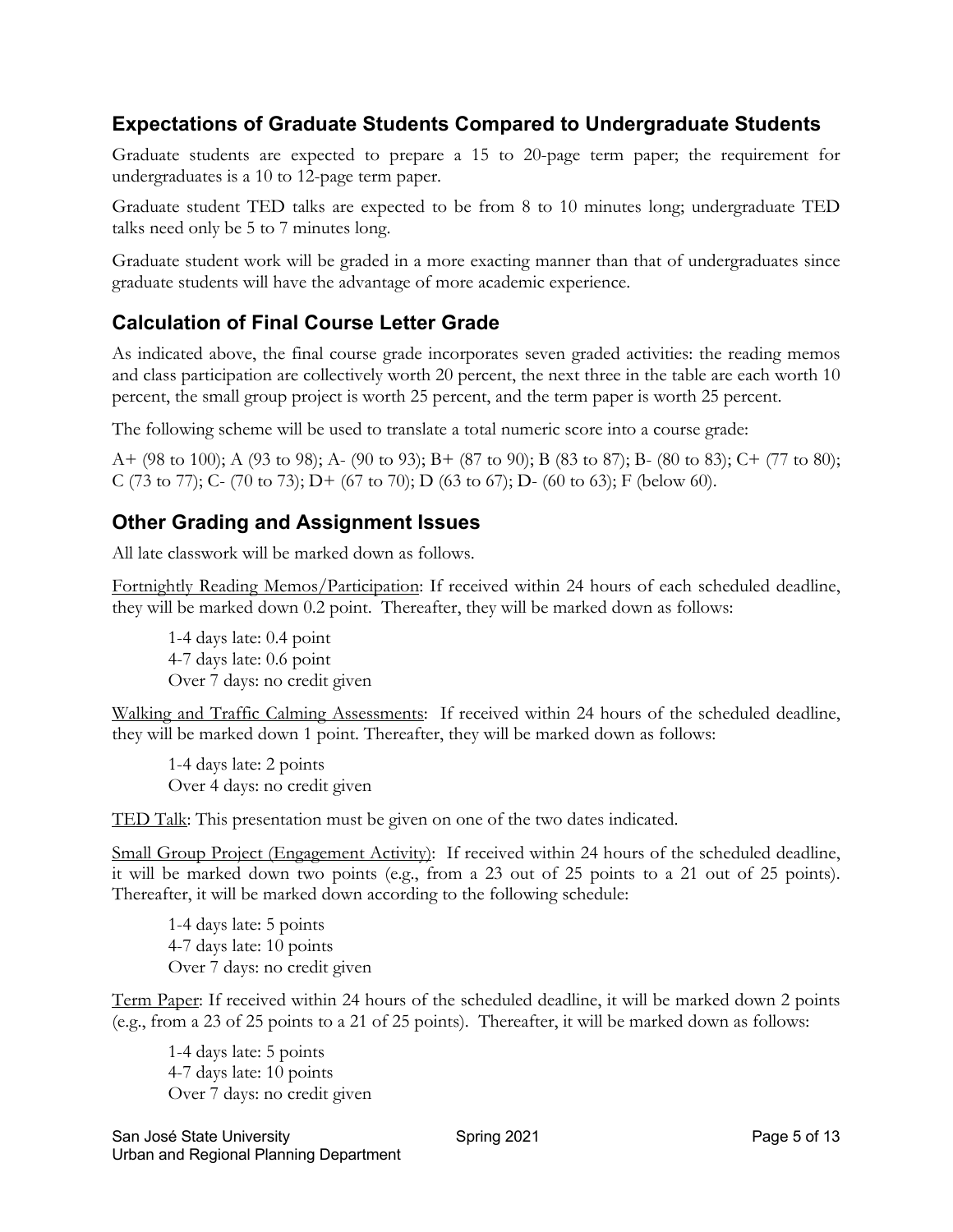#### **Course Workload**

Each student of this course is expected to spend, for each unit of credit, a minimum of 45 hours over the length of the course (normally, three hours per unit per week with one of the hours used for lecture) for instruction or preparation/studying or course-related activities including but not limited to internships, labs, and clinical practice. Other course structures will have equivalent workload expectations as described in the syllabus.

Because this is a four-unit class, you can expect to spend a minimum of nine hours per week in addition to time spent in class and on scheduled tutorials or activities. Special projects or assessments may require additional work for the course. Careful time management will help you keep up with readings and assignments and enable you to be successful in all of your courses. For this class, you will have to undertake additional activities outside the class hours such as work on your group project, or research for your term paper. Details on how to complete the larger activities will be provided in handouts distributed later in the semester.

The course workload will primarily be based on the following activities:

- **Fortnightly Reading Memos** consist of one- to two-page summaries of reading highlights and the student's own reflections on the readings. (Due on Canvas at 7 p.m. on the following dates: Feb. 2; Feb. 16; Mar. 2, Mar. 16; Apr. 6; Apr. 20 and Apr. 27).
- **Walking Assessment** will encompass a summary of pedestrian conditions and access, employing a methodology provided in class. This assessment will take place in the vicinity of San Jose State University. (Due on Canvas at 7:30 p.m. on Mar. 3)
- **Traffic Calming Assessment** will similarly involve a summary of traffic calming conditions, using a methodology provided in class. (Due on Canvas at 7:30 p.m. on Mar.  $24$ ).
- **TED Talk** will allow each student to give a presentation on a topic chosen by the student pertinent to the class subject matter (Scheduled for Apr. 14 and 21).
- The **Small Group Project (Engagement Activity)** will involve the collaboration of four to six students on one of a number of group assignments. Each student will be expected to actively participate in project development and submittal. Each group will choose a local transport topic, such as one of the following local transportation projects:
	- 1.) Providing transportation ideas and recommendations for an ongoing neighborhood plan for Alum Rock in the City of San Jose
	- 2.) Traffic calming plan for neighborhood in the SJSU environs
	- 3.) Simulated Downtown San Jose Transportation Management Association and Transportation Demand Management Plan
	- 4.) Active Transportation (Pedestrian and Bicycle) for the San Jose State campus and environs within one-half mile of campus
	- 5.) Agency plans for improving transit coordination in downtown San Jose.
	- 6.) Santa Cruz Rail and Trail

This project is a student engagement activity and as such, requires that students engage with practicing urban and regional planners in completing the assignments. The instructors will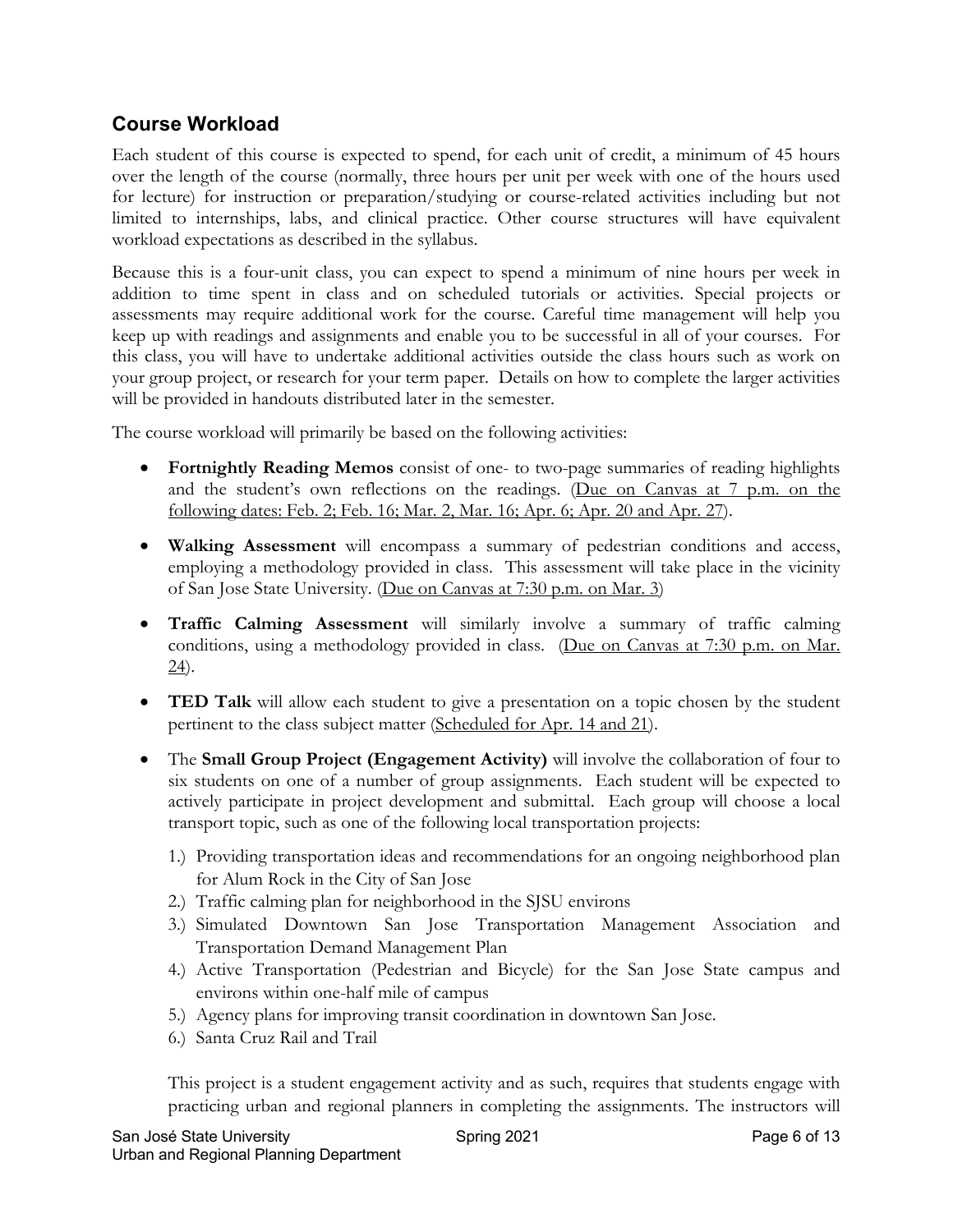assist the groups in establishing this engagement. Small groups will submit a brief project outline by February 10 via e-mail and will present a summary of their engagement activity and lessons learned —written version due on Canvas and via e-mail on May 5.

• For the **Term Paper** each student will research and write a paper on a topic related to the course, i.e., a policy paper discussing a local or sustainable transportation planning topic. Each student topic must be approved by the instructors (term paper outline due Mar. 10 via e-mail and final term paper due via e-mail and on Canvas at 7:30 p.m. on May 12).

Here are some possible subject areas for term paper projects:

- 1. Sustainability and Transportation
- 2. Transportation, Land Use and Climate Change at the Local Level
- 3. Improving Access to San José State and its Environs.
- 4. Local Active Transport Planning
- 5. Policy Analysis of Gender, Aging and Other Demographic Transportation Issues
- 6. Policy Analysis of Road and Parking Pricing Options
- 7. Getting More from Less: Management of Local Transport Systems
- 8. Land Use and Urban Form Policy in Relation to Travel Demand
- 9. The Future of Local Public Transport
- 10. The Integration of Public Transport and the Bicycle
- 11. Transportation and the Local Environment
- 12. The Transportation/Circulation Element as a Component of the General Plan
- 13. Autonomous Vehicles
- 14. Other Subject Areas by Mutual Agreement with the Instructors

### **University Policies**

Per University Policy S16-9, university-wide policy information relevant to all courses, such as academic integrity, accommodations, etc. will be available on Office of Graduate and Undergraduate Programs' Syllabus Information web page at http://www.sjsu.edu/gup/syllabusinfo/.

### **Academic Integrity Statement, Plagiarism, and Citing Sources Properly**

SJSU's Policy on Academic Integrity states: "Your commitment, as a student, to learning is evidenced by your enrollment at San Jose State University." The University Academic Integrity Policy S07-2 at http://www.sjsu.edu/senate/docs/S07-2.pdf requires you to be honest in all your academic course work. Faculty members are required to report all infractions to the office of Student Conduct and Ethical Development. The Student Conduct and Ethical Development website is available at http://www.sjsu.edu/studentconduct/.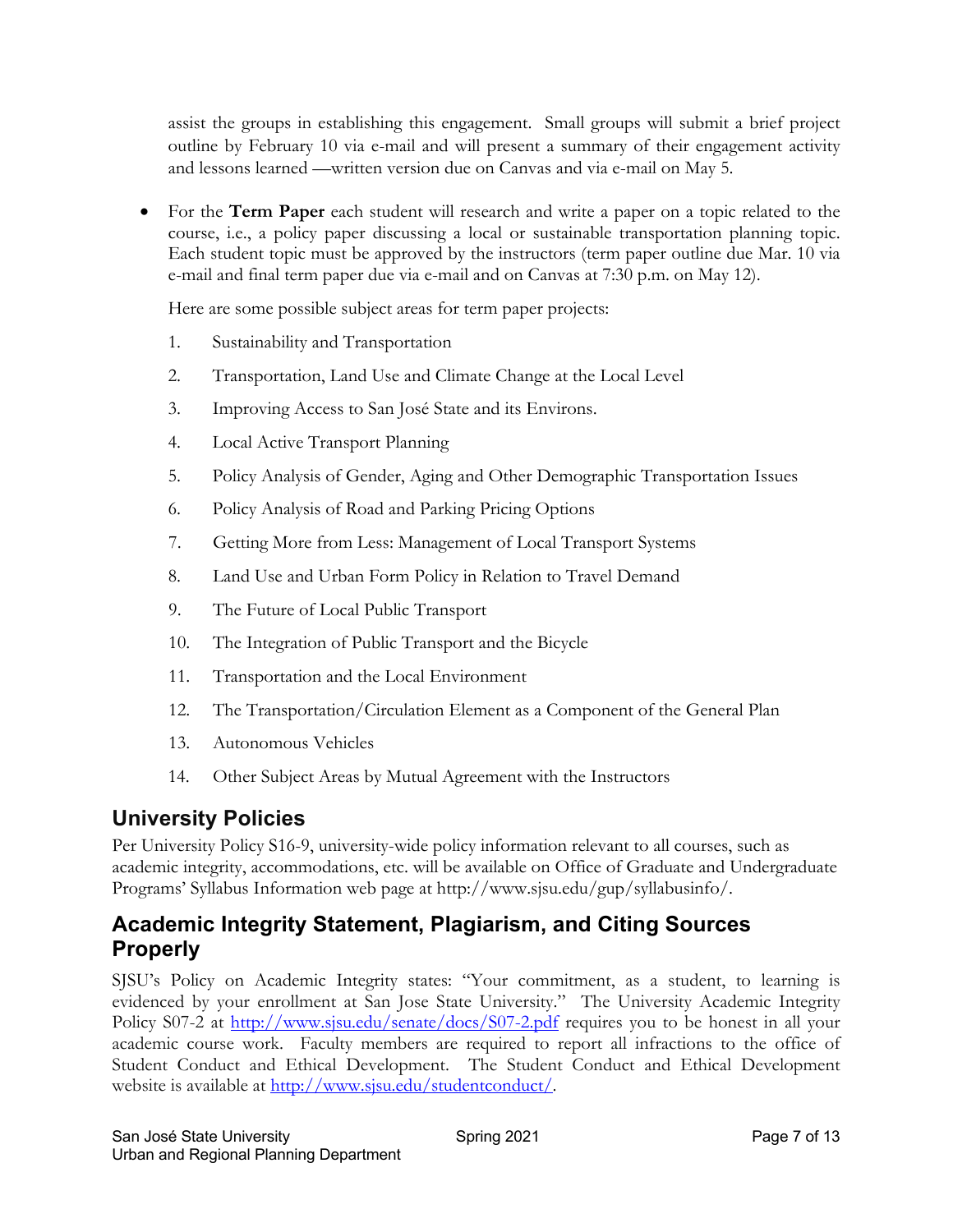Plagiarism is the use of someone else's language, images, data, or ideas without proper attribution. It is a very serious offense both in the university and in your professional work. In essence, plagiarism is both theft and lying: you have stolen someone else's ideas, and then lied by implying that they are your own.

**Plagiarism will lead to grade penalties and a record filed with the Office of Student Conduct and Ethical Development. In severe cases, students may also fail the course or even be expelled from the university.**

**If you are unsure what constitutes plagiarism, it is your responsibility to make sure you clarify the issues before you hand in draft or final work.**

Learning when to cite a source and when not to is an art, not a science. However, here are some common examples of plagiarism that you should be careful to avoid:

- Using a sentence (or even a part of a sentence) that someone else wrote without identifying the language as a quote by putting the text in quote marks and referencing the source.
- Paraphrasing somebody else's theory or idea without referencing the source.
- Using a picture or table from a webpage or book without reference the source.
- Using data some other person or organization has collected without referencing the source.

The University of Indiana has developed a very helpful website with concrete examples about proper paraphrasing and quotation. See in particular the following pages:

- Overview of plagiarism at www.indiana.edu/~istd/overview.html
- Examples of plagiarism at www.indiana.edu/~istd/examples.html
- Plagiarism quiz at www.indiana.edu/~istd/test.html

If you still have questions, feel free to talk to the instructors personally. There is nothing wrong with asking for help, whereas even unintentional plagiarism is a serious offense.

#### **Citation style**

It is important to properly cite any references you use in your assignments. The Department of Urban and Regional Planning uses Kate Turabian's *A Manual for Writers of Research Papers, Theses, and Dissertations*, Eighth Edition (University of Chicago Press, 2013, ISBN: 978-0226816388), so please follow this style. Copies are available in the SJSU King Library. Additionally, the book is relatively inexpensive, and you may wish to purchase a copy. Please note that Turabian's book describes two systems for referencing materials: (1) "notes" (footnotes or endnotes), plus a corresponding bibliography, and (2) in-text parenthetical references, plus a corresponding reference list. In this class, students should use the second system, i.e., in-text parenthetical references.

### **Accommodation for Disabilities**

If you need course adaptations or accommodations because of a disability, or if you need to make special arrangements in case the building must be evacuated, please make an appointment with the instructors as soon as possible, or see us during office hours. Presidential Directive 97-03 requires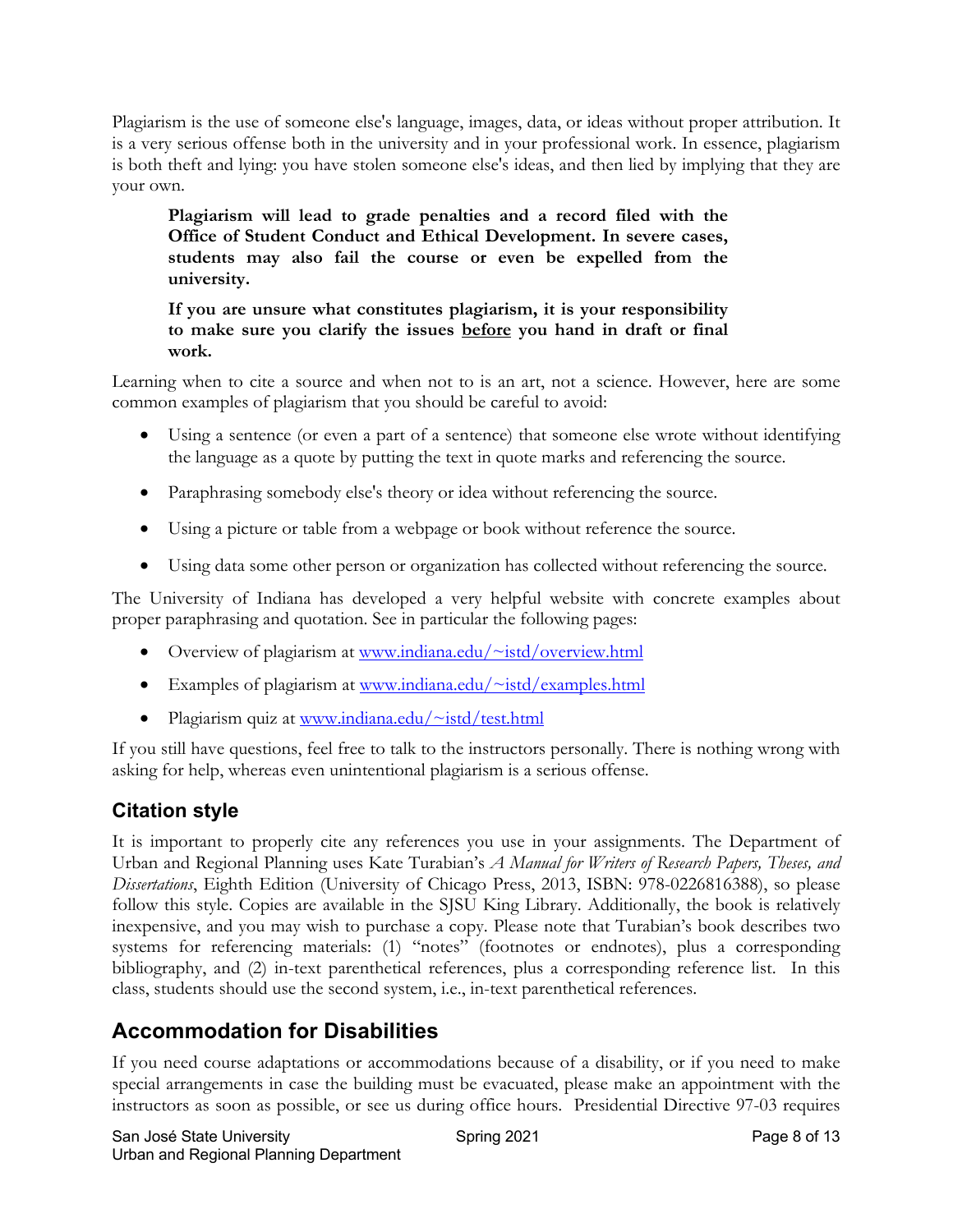that students with disabilities requesting accommodations register with the Accessible Education Center or AEC (formerly known as the Disability Resource Center or DRC) to establish a record of their disability.

You can find information about the services SJSU offers to accommodate students with disabilities at the AEC website at www.aec.sjsu.edu.

### **Accommodation to Students' Religious Holidays**

San José State University shall provide accommodation on any graded class work or activities for students wishing to observe religious holidays when such observances require students to be absent from class. It is the responsibility of the student to inform the instructor, in writing, about such holidays before the add deadline at the start of each semester. If such holidays occur before the add deadline, the student must notify the instructor, in writing, at least three days before the date that he/she will be absent. It is the responsibility of the instructor to make every reasonable effort to honor the student request without penalty, and of the student to make up the work missed. See University Policy S14-7 at http://www.sjsu.edu/senate/docs/S14-7.pdf.

### **Consent for Recording of Class and Public Sharing of Instructor Material**

Common courtesy and professional behavior dictate that you notify someone when you are recording him/her. You must obtain the instructor's permission to make audio or video recordings in this class. Such permission allows the recordings to be used for your private, study purposes only. The recordings are the intellectual property of the instructor; you have not been given any rights to reproduce or distribute the material.

# **Library Liaison**

The SJSU Library Liaison for the Urban and Regional Planning Department is Ms. Peggy Cabrera. If you have questions, you can contact her at: peggy.cabrera@sisu.edu or 408-808-2034.

# **SJSU Writing Center**

The SJSU Writing Center is located in Room 126 in Clark Hall. It is staffed by professional instructors and upper-division or graduate-level writing specialists from each of the seven SJSU colleges. Our writing specialists have met a rigorous GPA requirement, and they are well trained to assist all students at all levels within all disciplines to become better writers. To make an appointment or refer to the numerous online resources offered through the Writing Center, visit the Writing Center website at http://www.sjsu.edu/writingcenter.

# **SJSU Counseling and Psychological Services**

The SJSU Counseling and Psychological Services office is located on the corner of Seventh Street and San Fernando Street, in Room 201, Administration Building. Professional psychologists, social workers, and counselors are available to provide consultations on issues of student mental health, campus climate or psychological and academic issues on an individual, couple, or group basis. To schedule an appointment or learn more information, visit Counseling and Psychological Services website at http://www.sjsu.edu/counseling.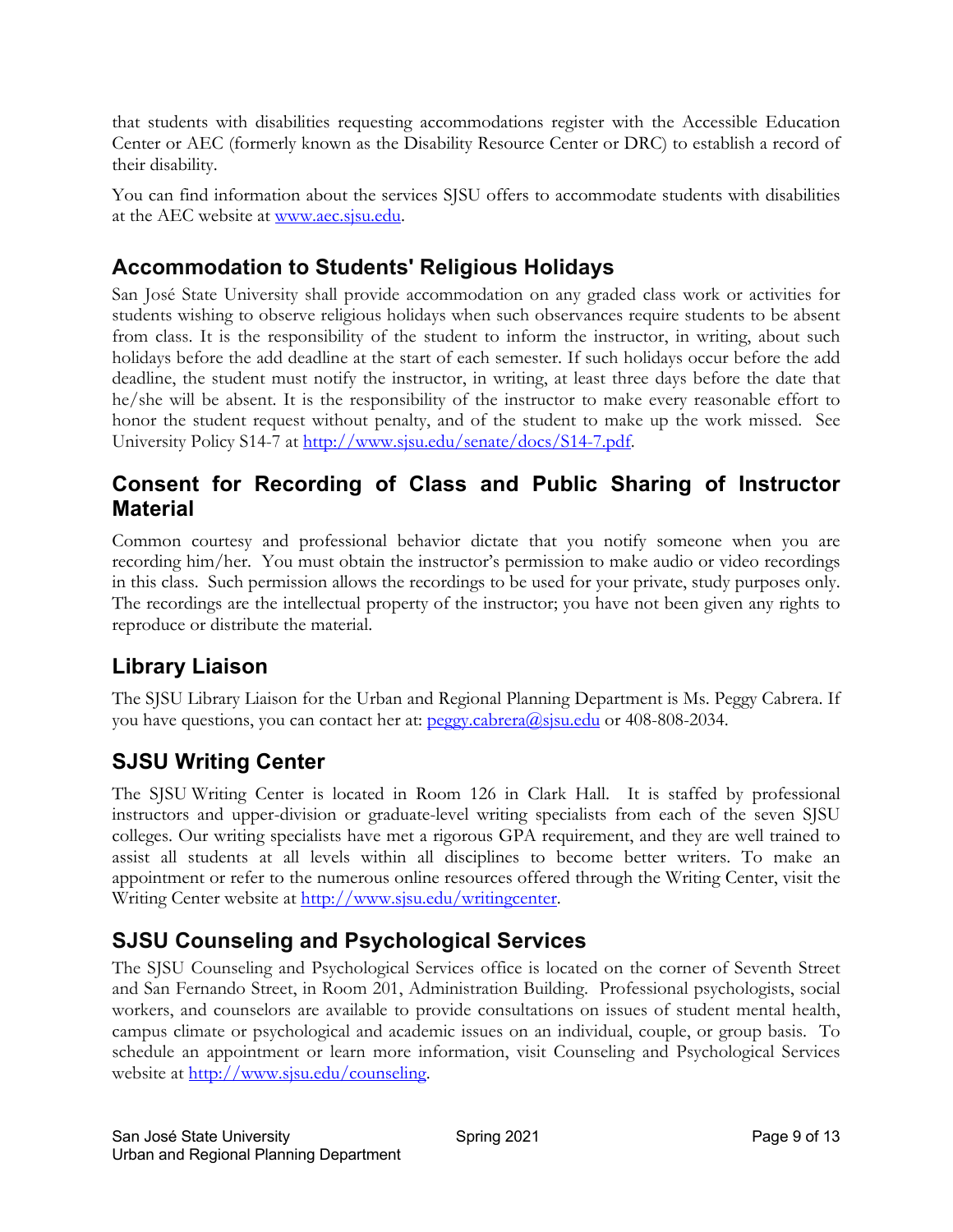### **Dropping and Adding**

Students are responsible for understanding the policies and procedures about add/drop, grade forgiveness and related topics. Refer to the current semester's Catalog Policies section at https://catalog.sjsu.edu/content.php?catoid=2&navoid=98. Add/drop deadlines can be found on the current SJSU academic year calendar document on the SJSU Academic Calendars webpage at: https://www.sjsu.edu/provost/resources/academic-calendars/index.php. The Late Drop Policy is available at: https://www.sjsu.edu/aars/forms-resources/late-drops.php for undergraduate students and at: https://www.sjsu.edu/gape/forms/ for graduate students. All students should be aware of the current deadlines and penalties for dropping classes.

Information about the latest changes and news is available at the Advising Hub at http://www.sjsu.edu/advising/.

### **Classroom Protocol**

Students are expected to arrive on time to class, be courteous to other students and the instructors and refrain from using a cell phone, texting and the internet in class, except as permitted by the instructors. In the event that you need to be absent, please notify both instructors at your earliest convenience. We recognize that illness, personal emergencies and other legitimate conflicts may occur, however please remember that each class meeting represents a substantial fraction of the total course. Be sure to check with the instructors regarding any materials or information given out at the session you were absent from, and if possible, obtain class notes from a classmate.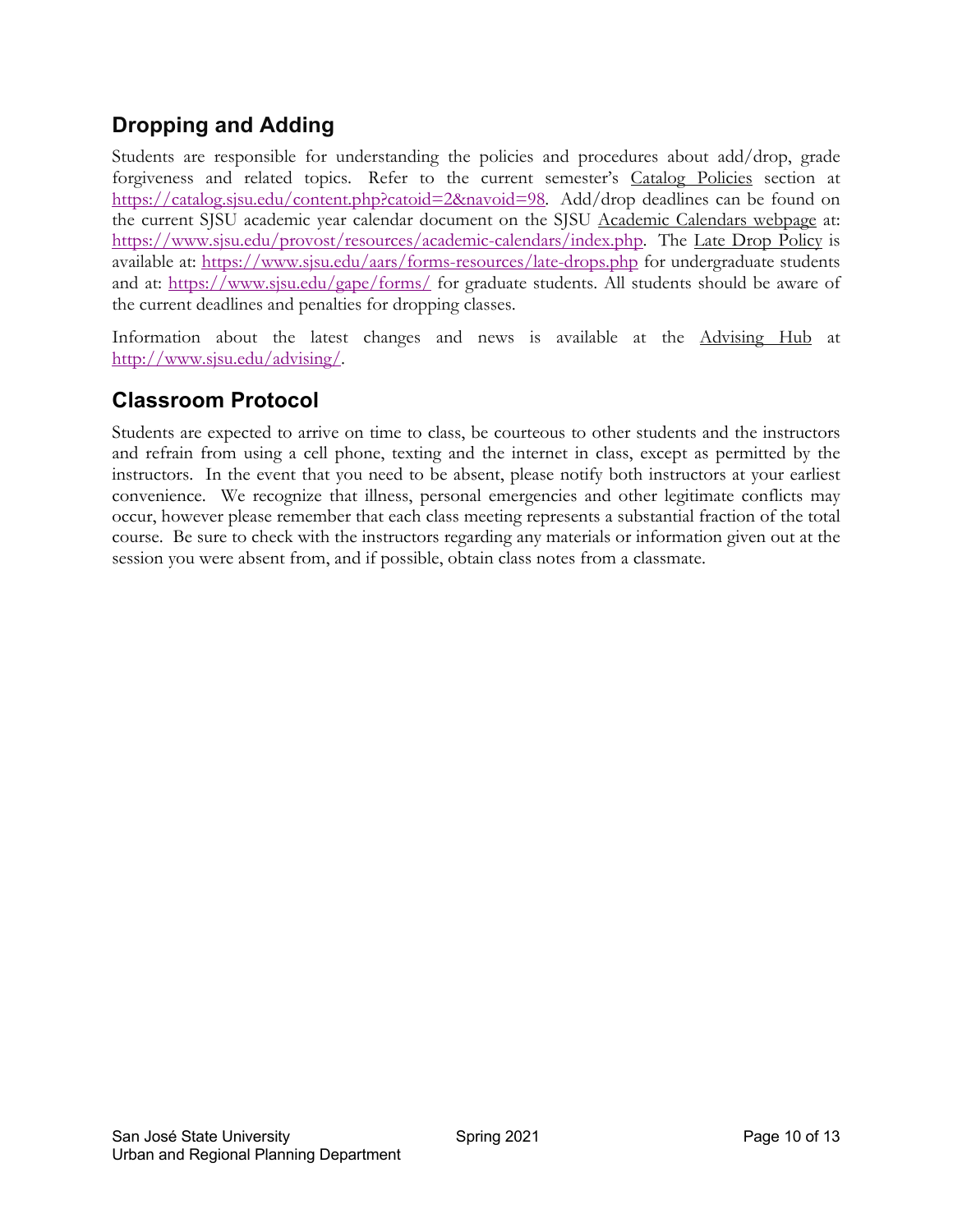### **URBP 256 / URBP 156 SPRING 2021 COURSE SCHEDULE**

(We will announce any changes in class or via e-mail).

| Date          | Topic                                                | Reading                                                                                                             | <b>Assignments Due</b>                                            |
|---------------|------------------------------------------------------|---------------------------------------------------------------------------------------------------------------------|-------------------------------------------------------------------|
| Jan. 27, 2021 | Welcome and<br>Introduction<br>(Rivasplata /Lee)     | 1) Tumlin, Chapters 1, 2                                                                                            | None                                                              |
| Feb. 3, 2021  | Cities and Transport<br>(Lee)                        | 1) Newman & Kenworthy, Chapters 1, 4, 5                                                                             | Reading Memo<br>(due Feb. $2$ );                                  |
| Feb. 10, 2021 | Active Transport<br>(Rivasplata)                     | 1) Tumlin, Chapters 6, 7                                                                                            | Small Group Project<br>Outline (due Feb 10)                       |
| Feb. 17, 2021 | Transport, the<br>Environment and<br>Health<br>(Lee) | 1) Tumlin, Chapter 3<br>2) Black, Chapter 4                                                                         | Reading Memo<br>(due Feb. 16).                                    |
| Feb. 24, 2021 | Urban Transport<br>Abroad<br>(Rivasplata)            | 1) Newman & Kenworthy, Chapters 2, 3<br>Cervero & Golub, Chapter 17<br>2)<br>3) World Resources Institute (article) |                                                                   |
| Mar. 3, 2021  | Public Transport<br>(Rivasplata)                     | Tumlin, Chapter 8<br>1)<br>White (article)<br>2)<br>Rivasplata et al. (article)<br>3)                               | Reading Memo<br>(due Mar. 2).<br>Walking Assessment<br>Assignment |
| Mar. 10, 2021 | TOD & Access to<br>Public Transport<br>(Lee)         | 1) Tumlin, Chapter 12                                                                                               | Term Paper Outline<br>(Due Mar. 10)                               |
| Mar. 17, 2021 | Traffic Calming<br>(Rivasplata)                      | 1) ITE, Traffic Calming Measures                                                                                    | Reading Memo<br>(due Mar. 16);                                    |
| Mar. 24, 2021 | Parking Reform<br>(Lee)                              | 1) Tumlin, Chapter 10                                                                                               | Traffic Calming<br>Assignment                                     |
| Mar. 31, 2021 | Spring Break<br>(No Class)                           |                                                                                                                     |                                                                   |
| Apr. 7, 2021  | <b>Streets</b><br>(Rivasplata)                       | 1) Tumlin, Chapter 5<br>2) Kott                                                                                     | Reading Memo<br>(due Apr. 6);                                     |
| Apr. 14, 2021 | Goods Movement<br>and Local Planning<br>(Lee)        | 1) Dablanc & Rodrigue<br>Panero et al.<br>2)<br>3) Lee (article)                                                    | Student TED Talks                                                 |
| Apr. 21, 2021 | The Auto in Cities;<br>Carsharing (Lee)              | Tumlin, Chapters 9, 11<br>1)<br>Schiller<br>2)                                                                      | Reading Memo<br>(due Apr. 20).<br>Student TED Talks               |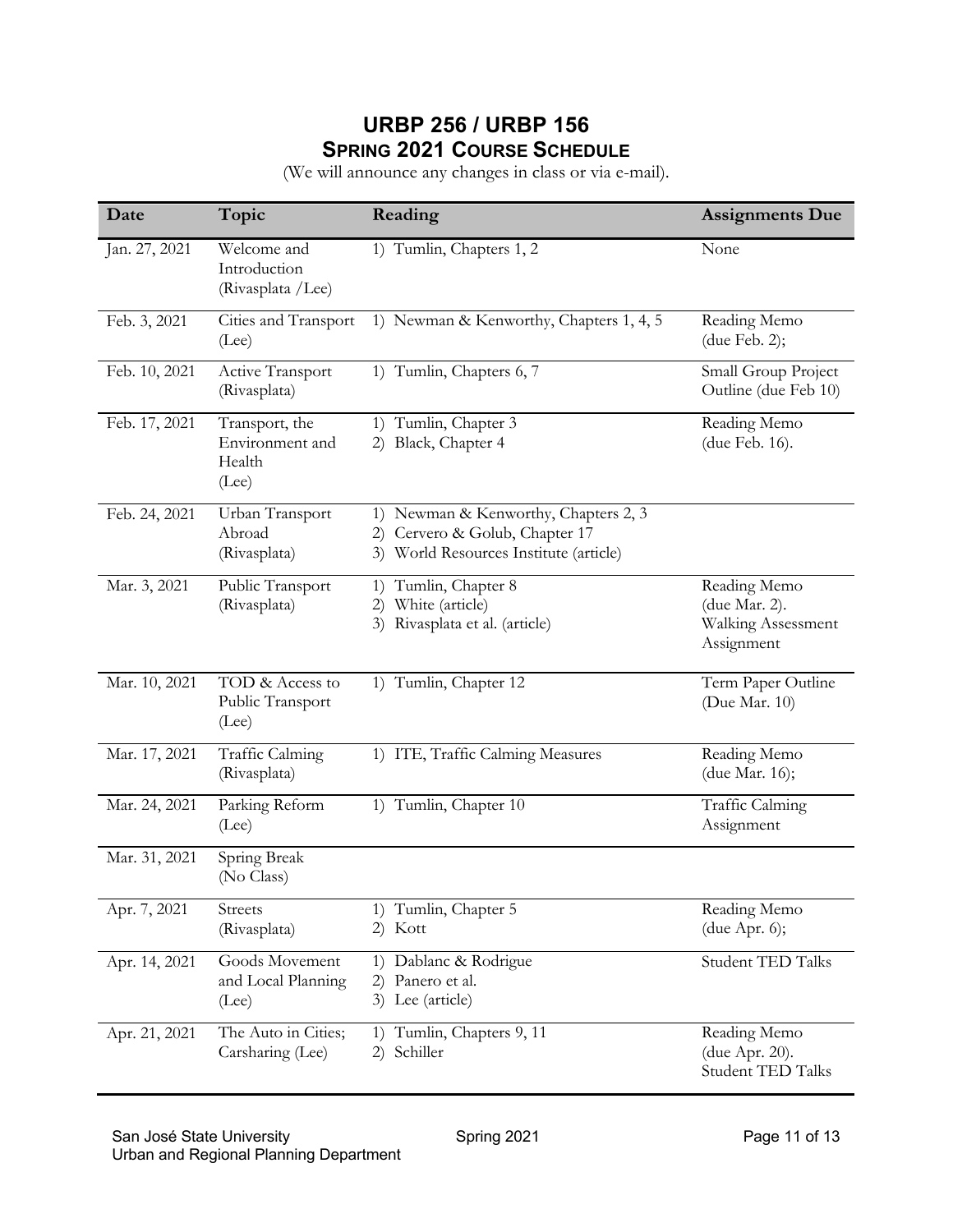| April 28, 2021 | TDM and<br>Accessibility<br>(Rivasplata)                | 1) Tumlin, Chapter 13<br>Litman<br>2)<br>3) Rivasplata & LeRoux (article)              | Reading Memo<br>(due Apr. 27).        |
|----------------|---------------------------------------------------------|----------------------------------------------------------------------------------------|---------------------------------------|
| May 5, 2021    | Wrap Up: Putting<br>Pieces Together<br>(Rivasplata/Lee) | 1) Tumlin, Chapter 4<br>2) Newman & Kenworthy, Chapters 6, 8<br>3) EU Evidence Project | Small Group Project<br>Presentations. |
| May 12, 2021   |                                                         |                                                                                        | Term Paper                            |

#### **Assigned Readings:**

- \*Black, William R. 2010. *Sustainable Transportation: Problems and Solutions*. New York: Guilford Press, Chapter 4.
- \*Cervero, Robert and Aaron Golub. 2007. Informal Transport: A Global Perspective, *Transport Policy*, Vol. 14, 445-457.
- \*Dablanc, Laetitia and Jean-Paul Rodrigue. 2017. The Geography of Urban Freight, in Giuliano, Genevieve and Susan Hanson, eds., *The Geography of Urban Transportation,* Fourth Edition.
- \*DeRobertis, Michelle, Richard Lee and Bhanu Kala. 2017. How Should Public Transit Be Evaluated for a Regional Attractor? *ITE Journal*, January.
- \*EU Evidence Project. 2016. *World Transport Policy and Practice*. 22 (1/2), 4-225.
- Institute of Transportation Engineers (ITE). 2017. Traffic Calming Measures. Available at: https://www.ite.org/technical-resources/traffic-calming/traffic-calming-measures/
- \*Kott, Joseph. 2016. Streets of Yesterday, Today, and Tomorrow. *World Transport Policy and Practice*, 21(4): 42-51.
- \*Lee, Richard W. 2002. The General Plan Process and Sustainable Transportation Planning. Mineta International Institute for Surface Transportation Policy Studies (MTI), MTI Research Report 01-18, 2002 (pp. 1-32).
- \*Litman, Todd. 2015. Why Manage Transportation Demand? *Online TDM Encyclopedia*. Available at: http://www.vtpi.org/tdm/
- \*\*Newman, Peter and Jeffrey Kenworthy. 2015. *The End of Automobile Dependence: How Cities are Moving Beyond Car-Based Planning*. Island Press Washington DC: Island Press.
- \*Panero, Marta, Hyeon-Shic Shin and Daniel Polo. 2011. Urban Distribution Centers: A Means to Reducing Freight Vehicle Miles Traveled. Rudin Center, New York University (pp. 1-36).
- \*Rivasplata, Charles, Hiro Iseki, and Adam Smith. 2012. Transit Coordination in the U.S.: A Survey of Current Practice in *Journal of Public Transportation*, 15 (1): 53-73.
- \*Rivasplata, Charles and Marlene Le Roux. 2018. Improving the Provision of Transport for Youth with Disabilities in Cape Town, *37th Southern African Transport Conference*, Pretoria.
- \*Schiller, Preston L., 2016. Automated and Connected Vehicles: High Tech Hope or Hype? *World Transport Policy and Practice*, 22 (3): 28-44.
- \*\*Tumlin, Jeffrey. 2010. *Sustainable Transportation Planning*. Hoboken NJ: Wiley.